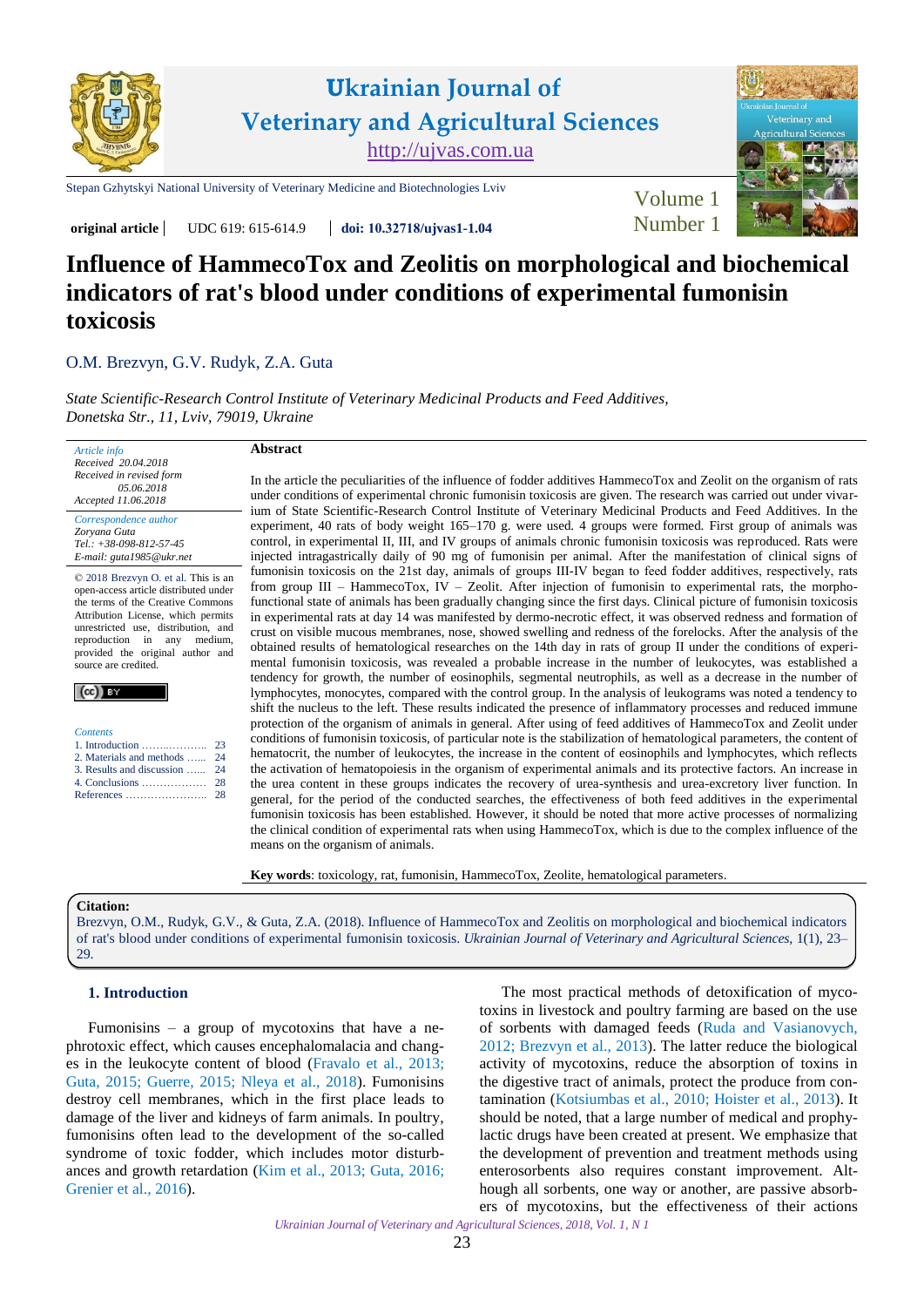<span id="page-1-0"></span>remains the subject of sharp discussions of scientists ([Berezovskyi](#page-5-0) et al., 2014). On the pages of various editions is constantly emphasized on the ability of sorbents to bind and remove from the body of animals mycotoxins, but none of these sorbents completely solves the problem, and animals still feed damaged feeds with mycotoxins and according to the existing clinical picture, they are treated with antibiotics, as a consequence, in addition to existing problems, other unwanted side effects are obtained.

The foregoing has allowed us to determine the following areas of research of feed additives – sorbents of mineral origin. The purpose of our research was to investigate the influence of HammecoTox and Zeolit on the body of rats under the experimental fumonisin toxicosis.

# **2. Materials and methods**

The research was carried out under vivarium of State Scientific-Research Control Institute of Veterinary Medicinal Products and Feed Additives. In the experiment, 40 rats were used of body weight 165–170 g. 4 groups were formed. First – the group of animals served as control, in experimental II, III, and IV groups of animals was reproduced chronic fumonisin toxicosis. Rats received daily intravenous injection of 90 mg of fumonisin per animal. After the clinical signs of fumonisin toxicosis at day 21, animals of groups ІІІ–ІV began feeding feed additives, respectively, to the rats of group  $III$  – HammecoTox, IV – Zeolitis (Fig. 1).

During the experiment, observations were made of the behavior of animals, their clinical condition and death were shown. At the 14th and 21st day of the experiment rat were weighing and blood was collected for hematological, immunological and biochemical studies, by decapitation, under a slight, etheric anesthetic, following the position of the European Convention for the Protection of Vertebrate Animals, which are used in experiments and other scientific purposes (Strasbourg, 1986).



**Fig. 1.** Rat. Toxin introduction in ІІ, ІІІ, ІV – groups. Preparation and Feeding of Feed Additives HammecoTox and Zeolite

After the blood samples were taken, all the rules of asepsis and antiseptics were observed. It was carried out a pathologic anatomical section, internal organs were selected for further research.

In the stabilized blood, morphological parameters were investigated: the number of erythrocytes, leukocytes, hematocrit, hemoglobin levels in the blood were determined nefelometrically by hemoglobin-cyanide method. The total amount of leukocytes and erythrocytes in the blood was examined on a Goryayev counting chamber network, The leukogram was derived on the basis of microscopy of blood smears with differential counting of various forms of leukocytes. To evaluate the functional activity of neutrophilic granulocytes, indicators were used which were determined by traditional methods: phagocytic activity, phagocytic index (intensity of phagocytosis). The evaluation of phagocytosis *in vitro* was carried out after 30 min. after the start of incubation with the culture of microorganisms *E. coli.* The intensity of phagocytosis was judged by the index of phagocytic index (Vlizlo [et al., 2012\)](#page-6-0).

Biochemical indicators: total protein, creatinine, urea, activity of AsAT, AlAT, alkaline phosphatase (AP), GGT, amylase in blood serum was determined using a semiautomatic analyzer (HumaLyzer 3000) (Vlizlo [et al., 2012](#page-6-0)).

The statistical processing of the results of experimental studies was carried out according to the program of statistical data analysis package in Microsoft Exel-97. Student's tcriterion was used to determine the probability of differences between the mean values.

#### **3. Results and discussion**

Already since the first days of the introduction of fumonisin morpho-functional state of animals gradually changed. Clinical picture of fumonisin toxicosis in experimental rats at day 14 was manifested by dermo-necrotic effect, was observed redness and formation of crust on visible mucous membranes, nose, was showed swelling and redness of the forelegs (Fig. 2).

A characteristic feature of all experimental rats, in our experiment, were swelling in the area of hip joints with the subsequent formation of abscesses. (Fig. 3).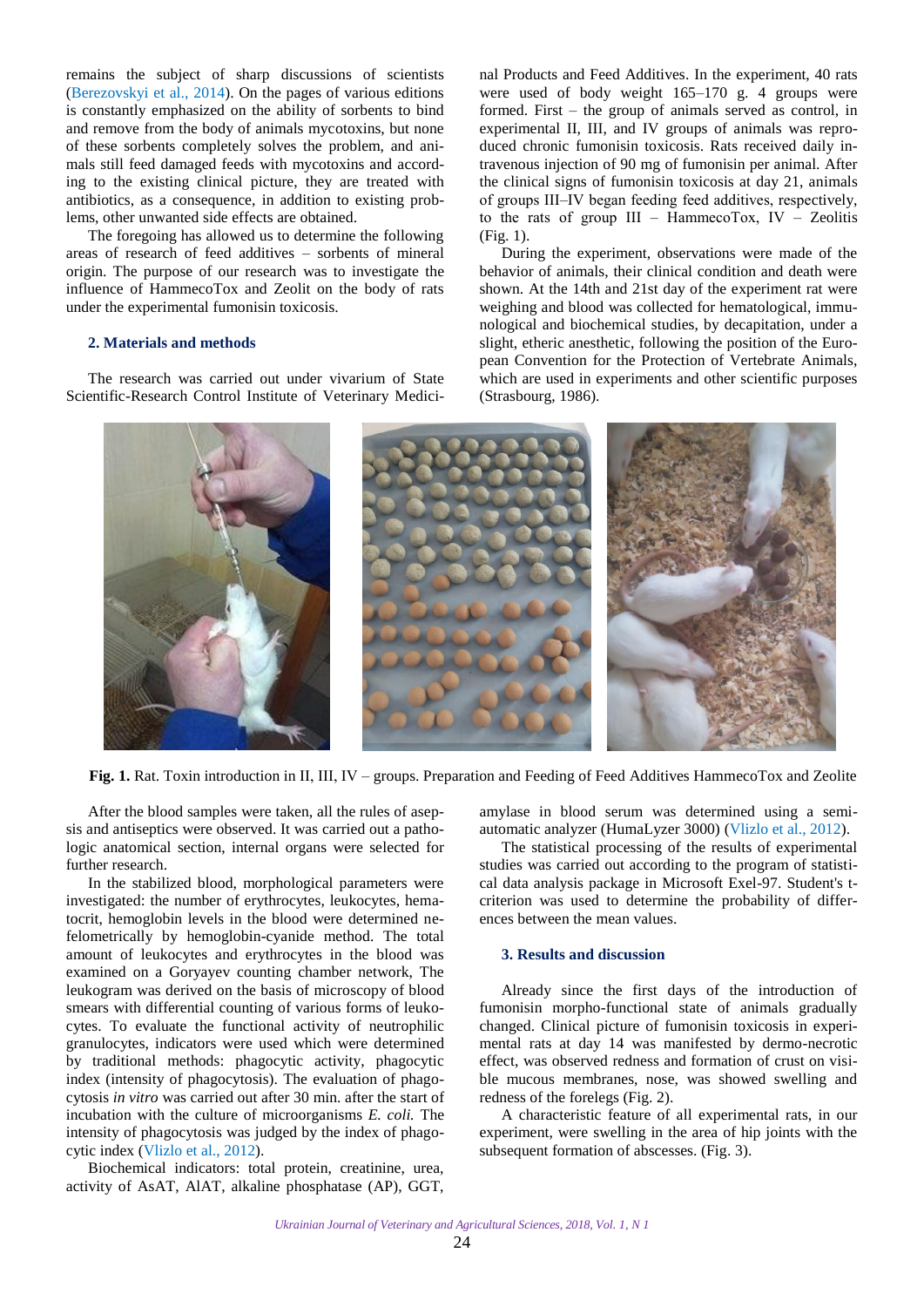

**Fig. 2.** Clinical manifestations of fumonisin toxicosis in rats of ІІ, ІІІ, ІV groups, formation of crust and hyperemia of visible mucous membranes





**Fig. 3.** Manifestations of toxicosis in rats, edema in joints in animals of ІІ, ІІІ, ІV groups

After the pathologic-anatomical section of the dead animals, hemorrhages of the thoracic muscles were detected. The obtained observation results during the experimental period are given in Table. 1

For the 21st day of the experiment, rats of III and IV groups according to general clinical parameters, behavior, attitude to feed, water, condition of external mucous membranes, as well as function of the digestive tract, urinary system did not differ from the animals of the control group.

# **Table 1**

Clinical observations of rats during the experiment  $(M \pm m, n = 40)$ 

| Indexes                            | Animal Groups   |                 |                 |                   |  |
|------------------------------------|-----------------|-----------------|-----------------|-------------------|--|
|                                    | I control       | II toxin        | III toxin $+X$  | IV toxin $H^+$ II |  |
| Initial body weight, g             | $121.9 \pm 2.7$ | $123.1 \pm 3.7$ | $122.3 \pm 7.1$ | $120.9 \pm 2.4$   |  |
| Body weight at the end, g          | $122.0 \pm 2.7$ | $106.1 \pm 1.7$ | $120.4 \pm 5.7$ | $119.9 \pm 3.3$   |  |
| Body temperature, <sup>o</sup> C   | $37.9 \pm 0.1$  | $36.5 \pm 0.5$  | $37.3 \pm 0.3$  | $37.5 \pm 0.4$    |  |
| Respiratory rate, movements / min. | $127 \pm 4$     | $143 \pm 9$     | $130 \pm 7$     | $132 \pm 2$       |  |
| Disorders of the digestive tract   | absent          | diarrhea        | absent          | absent            |  |
| Pulse, movements / min.            | $57 \pm 4$      | $69 \pm 9$      | $58 \pm 7$      | $59 \pm 2$        |  |
| Inadvertent reactions              | absent          | depressed       | absent          | absent            |  |
| Animal death                       | absent          | absent          | absent          | absent            |  |

Analyzing the dynamics of weight indicators of internal organs was established, that in the 2nd group, when the weight of the body of animals was reduced, the mass of the internal organs of rats was also increased. The results of determining the coefficients of the mass of internal organs on the 14th day of use of the HammecoTox (H) and Zeolite (Z) sorbents are given in Table 2.

As can be seen from the results of Table. 4 in rats of experimental group II for fumonisin toxicosis were significantly higher coefficients of weight of liver, lungs, kidneys and spleen compared to control group. These digital data in the table are confirmed by visual studies of the internal organs, in particular, the spleen (Fig. 4).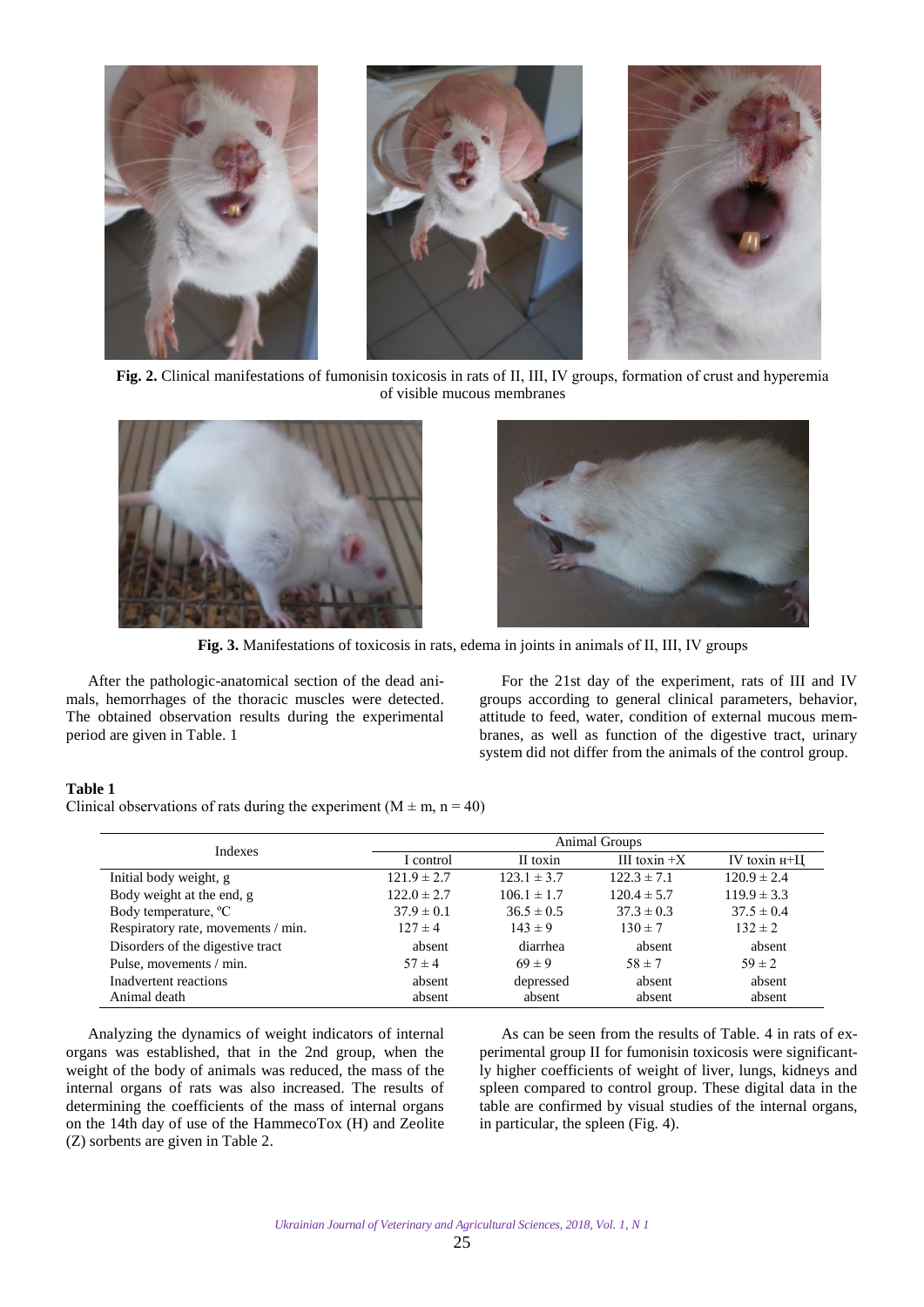# **Table 2**

The coefficients of the mass of the internal organs of rats under conditions of fumonisin toxicosis at day 14 of the use of HammecoTox (H) and Zeolith (Z),  $(M \pm m, n = 10)$ 

|              | Animal Groups  |                  |                  |                 |  |
|--------------|----------------|------------------|------------------|-----------------|--|
| Organs       | I control      | II toxin         | III toxin+ $H$   | $IV$ toxin+ $Z$ |  |
| Liver        | $33.9 \pm 0.2$ | $39.7 \pm 1.3*$  | $36.5 \pm 1.5$   | $37.5 \pm 1.2$  |  |
| Lungs        | $5.3 \pm 0.3$  | $9.3 \pm 2.1*$   | $8.0 \pm 0.7*$   | $8.4 \pm 0.4*$  |  |
| Heart        | $4.1 \pm 1.3$  | $3.5 \pm 0.1*$   | $2.9 \pm 0.2$ ** | $3.6 \pm 0.3$   |  |
| Left kidney  | $2.7 \pm 0.1$  | $3.3 \pm 0.2^*$  | $2.8 \pm 0.1$    | $3.1 \pm 0.1$   |  |
| Right kidney | $2.5 \pm 0.0$  | $3.2 \pm 0.3*$   | $2.7 \pm 0.1$    | $2.9 \pm 0.1$   |  |
| Kidneys      | $2.6 \pm 0.1$  | $3.2 \pm 0.2^*$  | $2.7 \pm 0.1$    | $3.0 \pm 0.1$   |  |
| Spleen       | $4.2 \pm 0.4$  | $5.2 \pm 0.5$ ** | $4.5 \pm 0.5$    | $3.4 \pm 0.4$   |  |

*Note:* hereafter:  $* - P \le 0.05$ ;  $** - P \le 0.01$  in comparison with control



**Fig. 4.** Spleen of animals of group II for fumonisin toxicosis. 2. Spleen of animals of group IV for use of Zeolite (Z)

Under these conditions, internal organs of the liver, kidneys, spleen were not of typical form, flabby consistency, slurry of the pulp is excessive. On the section of the parenchyma goes beyond the contours, indicating an increase in the organ in general. At the same time, in rats of III and IV

groups, after appropriate application of the investigated feed additives Hammeco Tox (H) and Zeolite (Z), was observed a probable decrease in cardiac mass coefficients, which indicates the compensatory processes that occur in the body, under the conditions of toxicosis against the background of the effects of sorbents.

In a comparative aspect, under the conditions of fumonisin toxicosis, the effects of HammecoTox (H) and Zeolite (Z) on the important parameters of homeostasis of the rat were carried out. The results of hematological studies are given in Table 3. After the analysis of the obtained results of hematological research on the 14th day in the rats of group ІІ (Table 3) was found a probable increase in the number of leukocytes, established a tendency to increase, the number of eosinophils, segmental neutrophils, as well as a decrease in the number of lymphocytes, monocytes, compared with the control group. In the analysis of leukograms was noted a tendency to shift the nucleus to the left. These results indicated the presence of inflammatory processes and reduced immune protection of the organism of animals in general.

#### **Table 3**

Morphological parameters of blood of rats under conditions of fumonisin toxicosis at day 14 of use of HammecoTox (H) and Zeolite (Z),  $(M \pm m, n = 10)$ 

| Indexes            | Animal Groups    |                   |                 |                 |  |
|--------------------|------------------|-------------------|-----------------|-----------------|--|
|                    | I control        | II toxin          | III toxin+ $H$  | $IV$ toxin+ $Z$ |  |
| Hemoglobin, $g/l$  | $131.2 \pm 10.9$ | $115.4 \pm 5.0$   | $133.0 \pm 9.4$ | $139.9 \pm 0.1$ |  |
| Erythrocytes, T/L  | $7.7 \pm 0.1$    | $9.4 \pm 0.6$     | $9.0 \pm 1.2$   | $7.9 \pm 0.1$   |  |
| Hematocrit %       | $31.6 \pm 1.2$   | $28.0 \pm 0.6$    | $35.6 \pm 0.3$  | $37.0 \pm 1.5$  |  |
| Leucocytes, $g/l$  | $8.0 \pm 1.7$    | $18.9 \pm 1.5***$ | $7.9 \pm 0.4$   | $9.0 \pm 0.3$   |  |
| Lymphocytes %      | $68.0 \pm 1.1$   | $56.0 \pm 2.0$    | $69.3 \pm 0.7$  | $71.3 \pm 1.7$  |  |
| Sticknuclei, %     |                  | $2.0 \pm 0.0$     | $\equiv$        | $1.3 \pm 1.3$   |  |
| Segmented nuclei,% | $21.5 \pm 7.2$   | $30.7 \pm 2.4$    | $20.7 \pm 0.7$  | $24.0 \pm 1.1$  |  |
| Monocytes, %       | $1.3 \pm 0.7$    | $0.7 \pm 0.7$     | $1.3 \pm 0.7$   | $2.0 \pm 1.1$   |  |
| Eosinophils, %     | $2.0 \pm 1.1$    | $6.7 \pm 0.7*$    | $2.6 \pm 1.3$   | $1.3 \pm 0.7$   |  |

At the same time, in the rats of groups III and IV, after the imposition of HammecoTox (H) and Zeolite (Z), these same indices were respectively close to the control group.

In particular, was found a tendency to increase the number of erythrocytes, lymphocytes and hematocrit levels compared to animals of the second group, indicating stimulation of the immune system. In particular, increasing the content of hemoglobin has a positive value, given the intensification of the processes of oxygen supplying the basic systems of vital activity of the organism. After analysis of leukocytes in the above-mentioned groups, the morphological parameters of blood did not go beyond the limits of physiological values and were close to the control animals. Their normalization indicates the state of inhibition of the inflammatory process, the enhancement of the activity of immune protection of the animal organism and the improvement of the clinical condition. Obviously, the stimulatory effect on the investigated parameters of hemopoiesis is due to the high biological action of the elements, which are part of the mineral feed supplement, which have a beneficial effect on the strengthening of the respiratory function, promote the flow of oxygen and intensify oxidation-reduction processes, as a result – the activation of metabolic processes and energy.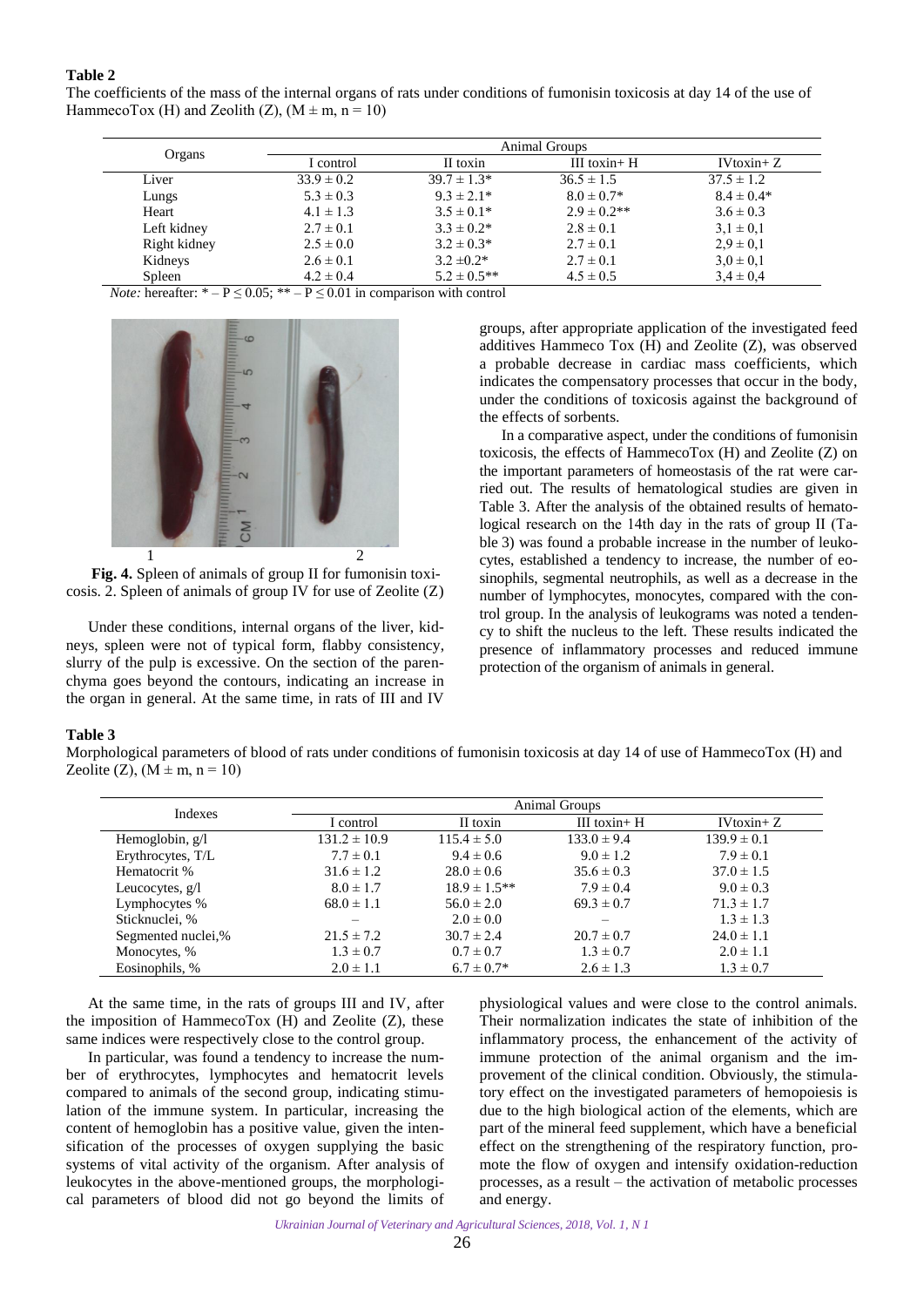Reactions that occur in the background of toxicosis are caused by selective tropism on various tissues of the body, resulting in neuro-, hepatotoxic and nephrotoxic reactions. Diagnosing such changes can be done after comprehensive

study taking into account biochemical changes. The results of biochemical studies of blood in rats are shown in Table. 4.

#### **Table 4**

Biochemical parameters of blood serum of rats for 14 days against the background of toxicosis and under conditions of use of HammecoTox (H) and Zeolite (Z),  $(M \pm m, n = 10)$ 

| Indexes            | <b>Animal Groups</b> |                    |                   |                   |  |
|--------------------|----------------------|--------------------|-------------------|-------------------|--|
|                    | I control            | II toxin           | III toxin+ $H$    | $IV$ toxin+ $Z$   |  |
| Total protein g/l  | $79.6 \pm 1.4$       | $63.3 \pm 1.5^*$   | $81.8 \pm 2.7$    | $78.7 \pm 4.7$    |  |
| AlAt, $un/l$       | $74.03 \pm 4.2$      | $66.2 \pm 6.5$     | $70.1 \pm 2.22$   | $69.0 \pm 8.4$    |  |
| AsAt, $un/l$       | $226.9 \pm 24.8$     | $439.4 \pm 31.2^*$ | $235.4 \pm 38.1$  | $337.9 \pm 34.5$  |  |
| $Lf$ , un/l        | $290.8 \pm 21.9$     | $275.1 \pm 19.5$   | $291.7 \pm 9.1$   | $253.9 \pm 70.8$  |  |
| $GGT$ , un/l       | $2.0 \pm 1.0$        | $3.0 \pm 0.2^*$    | $1.9 \pm 0.3$     | $2.3 \pm 1.0$     |  |
| FAN, %             | $26.6 \pm 1.1$       | $22.3 \pm 4.3$     | $32.7 \pm 5.1$    | $35.2 \pm 5.8$    |  |
| FI, m.t/neutr.     | $12.6 \pm 1.1$       | $9.9 \pm 1.0$      | $13.5 \pm 0.6$    | $13.4 \pm 0.5$    |  |
| Urea, mol/l        | $5.6 \pm 0.6$        | $7.1 \pm 0.5$      | $4.9 \pm 0.7$     | $5.3 \pm 0.7$     |  |
| Creatinine, µmol/l | $93.9 \pm 2.6$       | $111.4 \pm 0.8^*$  | $85.0 \pm 0.0$    | $86.9 \pm 3.2$    |  |
| Amylase, un/l      | $1715 \pm 80.7$      | $2038 \pm 44.8$    | $1807.7 \pm 81.0$ | $1769.7 \pm 31.8$ |  |

As the data indicates after the experiment (Table 4), in the body of rats of experimental groups, which were fed feed additives with food for a period of 14 days, the processes of transamination from alanine and aspartic acids took place at different intensities. In particular, in blood serum of rats of group III, the indicators were normalized and were approached the control group, and in rats of group IV was detected higher activity of AsAT, compared to the animals of the control group.

Taking into account that the activity of aminotransferases in the blood is related to their participation in the processes of protein synthesis, the use of free amino acids in the energy and plastic processes in the tissues of an organism that is intensively growing, the detected changes in the activity of enzymes confirm the activating effect of feed additives on the processes of intensification of the reamination of free amino acids, and, consequently, on the growth and development of animals. When evaluating the activity of AsAT, AlAT and AP, activity of transaminases decreased in both experimental groups, while the indicators of AP activity did not undergo significant changes. There was a tendency to increase AsAT in rats of group IV compared with the control group, but, considering allowable fluctuations of the indexes of investigated enzymes, it can be assumed that they are not beyond the magnitude of physiological boundaries ([Khariv](#page-6-0) et al., 2016; [Guta, 2016](#page-5-0); [Gutyj](#page-5-0) et al., 2017).

The higher activity of AsAT and AlAT in rats of group ІІ was established, it may indicate increased permeability of cells under the influence of fumonisin, which directly affects the membrane, possibly breaking their structural components.

The established dynamics of activity of investigated enzymes in rats of groups III and IV indicates the stability of membrane structures of hepatocytes and indicates the positive functionality of the liver in the use of these agents, the restoration of the structure of hepatocyte membranes and the absence of their hepatotoxic effects on the body. The activity of enzymes indicates the preservation of the liver's protein synthesis function and the absence of degradation of hepatocyte membranes.

Regarding the urea and creatinine content in blood serum of rats of group III and IV, no significant differences were found between the experimental and control groups.

The concentration of creatinine and urea in animals of the second group exceeded the physiological values, which was a clinical sign of the development of inflammatory process in the body of rats against the background of toxicosis. The biochemical picture of blood serum was confirmed by pathological and anatomical changes, in particular, on the autopsy it is visible that the kidneys are of dark cherry color, the border between the cortical and brain zone is erased. All changes in the kidneys indicate a violation of the function of filtration and absorption, as well as from the side of the liver, which was dark cherry color with multiple hemorrhages, and inflammatory points (Fig. 5).





Liver, multiple point hemorrhages The kidneys are hyperemic, the border between the cortical and the brain is erased **Fig. 5.** Internal organs of rats of group ІІ on the 14th day of fumonisin toxicosis

*Ukrainian Journal of Veterinary and Agricultural Sciences, 2018, Vol. 1, N 1*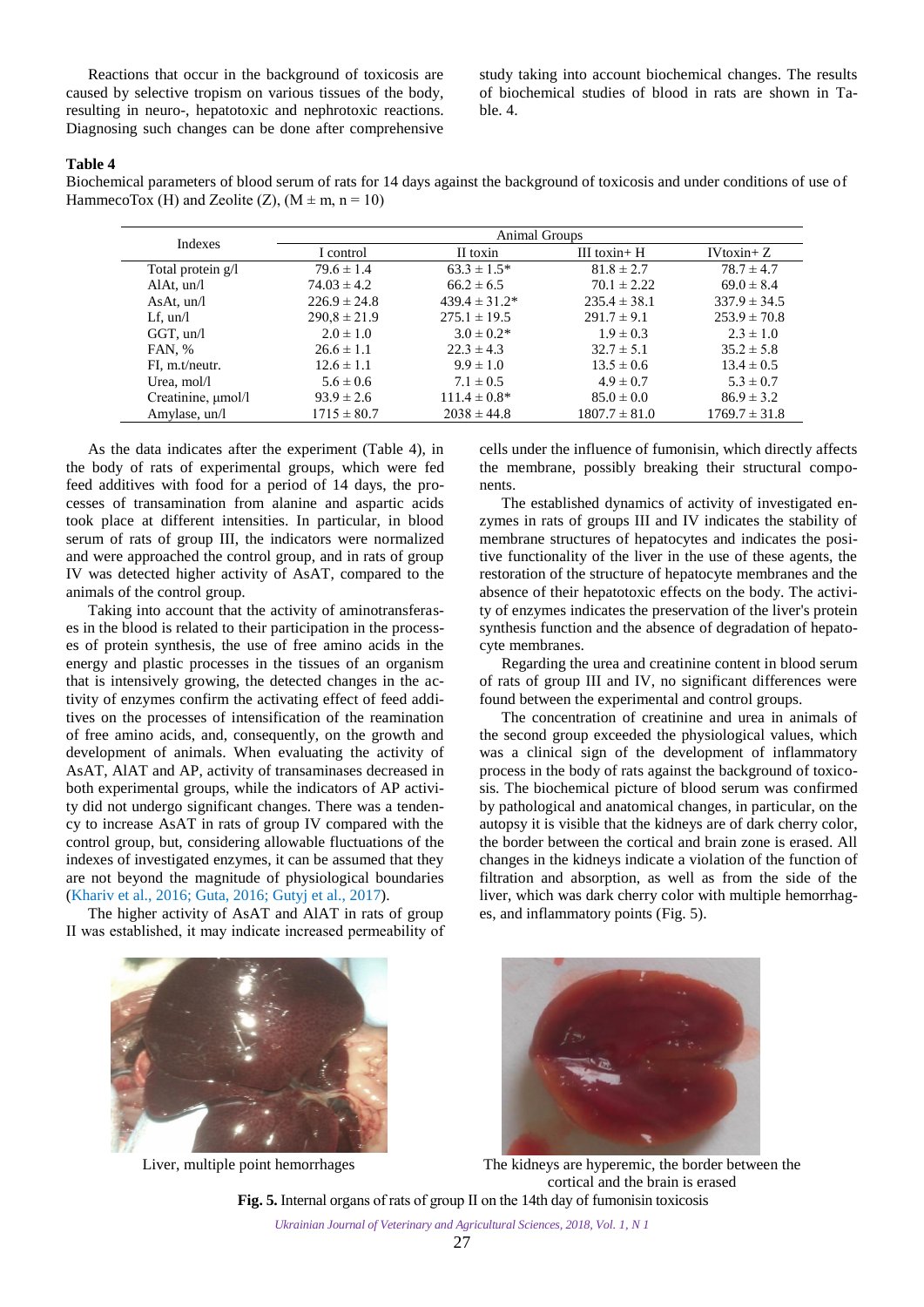<span id="page-5-0"></span>As to the indicators that characterize the immunophysiological status, then on the 14th day of application of HammecoTox (H) and Zeolite (Z), in all experimental groups a positive trend was observed for the increase of the total amount of serum protein and its albumin fraction, indicating the intensity of protein metabolism in the rat (Table 5).

Analysis of cell-level indices of nonspecific resistance showed that in animals under conditions of toxicosis and after application of feed additives at 14 days, phagocytic activity of neutrophils and phagocytic index increased, indicating changes in the immune system of animals. When in rats of group 2, the syndrome of "lazy phagocytes" was noted, indicating the inhibition of the immune system. Taking into account the studied blood parameters, it can be argued that the applied feed additives did not show immunosuppressive effects on the body of rats. In general, there was moderate activation of the cellular level of animal immunity, which in general had a positive effect on the course of fumonisinotoxicosis and improved the clinical status of rats.

### **Table 5**

Indices of immunophysiological status of rats under conditions of toxicity for 14 days with the use of feed additives  $(M \pm m, n = 10)$ 

| Indexes                 | <b>Animal Groups</b> |                 |                  |                 |  |
|-------------------------|----------------------|-----------------|------------------|-----------------|--|
|                         | I control            | II toxin        | III toxin $+$ H  | $IV$ toxin+ $Z$ |  |
| Albumin, %              | $52.03 \pm 1.8$      | $38.9 \pm 2.4*$ | $48.3 \pm 2.1$   | $49.0 \pm 1.5$  |  |
| $\alpha_1$ -globulin, % | $3.9 \pm 0.5$        | $5.6 \pm 0.7*$  | $8.1 \pm 0.2^*$  | $8.1 \pm 0.2^*$ |  |
| $\alpha_2$ -globulin, % | $7.1 \pm 0.8$        | $7.1 \pm 0.1$   | $12.4 \pm 1.4*$  | $12.4 \pm 1.4*$ |  |
| $\beta$ -globulin, %    | $17.9 \pm 1.3$       | $18.8 \pm 0.3$  | $27.4 \pm 2.5^*$ | $27.4 \pm 2.4*$ |  |
| $\gamma$ -globulin,%    | $19.1 \pm 2.3$       | $19.6 \pm 1.7$  | $16.3 \pm 2.1$   | $16.3 \pm 2.0$  |  |

In the protein spectrum of blood serum of rats, a slight decrease in the albumin fraction in all experimental groups was established. Under conditions of application of Hammeco Tox and Zeolite in the blood serum of experimental animals, a gradual increase in albumin content was observed, which had a positive prognostic value and showed improvement in the clinical condition of animals. Growth of globulin fractions in animals of these groups indicates the stimulation of immune defense functions.

Reducing the total protein content during fumonisin toxicosis indicates the development of protein metabolism disturbances in the body of animals. The low albumin content in the experimental groups, as well as the low ratio of albumin/globulin fractions, indicates the clinical signs of impairment of the functioning of the digestive system of investigated animals, which is also confirmed in the autopsy. Obviously, in this process, there were functional changes in the liver of investigated animals. In particular, increased activity of the AsAT enzyme indicates a violation of the integrity of the liver cells (Gutyj et al., 2018). This is especially true in animals of the second experimental group, as evidenced by an increase in GGT activity, which reflects the state of the liver and hepatobiliary tract.

# **4. Conclusions**

After use of feed additives of HammecoTox and Zeolite under conditions of fumonisin toxicosis, especially should be noted the stabilization of hematological parameters, the content of hematocrit, the number of leukocytes, the increase in the content of eosinophils and lymphocytes, which reflects the activation of hematopoesis in the organism of experimental animals and its protective factors. An increase in the urea content in these groups indicates the recovery of urea-synthesis and urea-excretory liver function.

In general, during the period of the conducted searches, the effectiveness of both feed additives in the experimental fumonisin toxicosis was established, and noted more active processes of normalization of the clinical condition of experimental rats after use of HammecoTox, due to the complex influence of the agent on the organism of animals.

Comparative preclinical tests have shown that the effectiveness of the feed additive Zeolite is slightly inferior to Hammeco Tox.

#### **References**

- Berezovskyi, A.V., Fotina, T.I., Dvorska, Yu.Ie., & Rozputnia, O.A. [\(2014\). Suchasni detoksykanty mikotoksyniv: analiz](http://nbuv.gov.ua/UJRN/nvvm_2014_13_12)  vitchyznianoho rynku. *Naukovyi visnyk veterynarnoi medytsyny*, 13, 37–41. http://nbuv.gov.ua/UJRN/nvvm\_2014\_13\_12 (in Ukrainian).
- [Brezvyn, O., Otchych, V., & Kotsiumbas, I. \(2013\). Kontrol](http://nbuv.gov.ua/UJRN/VLNU_biol_2013_62_32)  mikotoksyniv u kormakh i yikh zneshkodzhennia. *Visnyk Lvivskoho universytetu. Ser.: Biolohichna*, 62, 242–249. http://nbuv.gov.ua/UJRN/VLNU\_biol\_2013\_62\_32 (in Ukrainian).
- Fravalo, P., Oswald, I.P., Salvat, G., Pinton, P., Postollec, G., Queguiner, M., Cariolet, R., Boilletot, E., Guerre, P., Tanguy, M., & Burel, C. (2013). Effect of Low Dose of Fumonisins on [Pig Health: Immune Status, Intestinal Microbiota and](https://doi.org/10.3390/toxins5040841)  Sensitivity to Salmonella. *Toxins,* 5(4), 841–864. doi: 10.3390/toxins5040841.
- Grenier, B., Dohnal, I., Shanmugasundaram, R., Eicher, S.D., Selvaraj, R.K., Schatzmayr, G., & Applegate, T.J. (2016). [Susceptibility of Broiler Chickens to Coccidiosis When Fed](https://doi.org/10.3390/toxins8080231)  Subclinical Doses of Deoxynivalenol and Fumonisins-Special Emphasis on the Immunological Response and the Mycotoxin Interaction. *Toxins*, 8(8), 231 doi: 10.3390/toxins8080231.
- Guerre, P. [\(2015\). Fusariotoxins in Avian Species: Toxicokinetics,](https://doi.org/10.3390/toxins7062289)  Metabolism and Persistence in Tissues. *Toxins*, 7(6), 2289– 2305. doi: 10.3390/toxins7062289.
- Guta, Z. (2016). The influence of fumonisin toxicity on [morphological and biochemical blood parameters in rats.](https://doi.org/10.15421/nvlvet6611)  *Scientific Messenger LNUVMBT named after S.Z. Gzhytskyj,* 18, 2(66), 48–51. doi: 10.15421/nvlvet6611 (in Ukrainian).
- Guta, Z.A. (2015). Do metodyky vyvchennia vplyvu fumonizyniv na orhanizm tvaryn ta ptytsi. *Naukovyi visnyk Lvivskoho [natsionalnoho universytetu veterynarnoi medytsyny ta](https://nvlvet.com.ua/index.php/journal/article/view/457)  biotekhnolohii*, 17(2), 37–43. https://nvlvet.com.ua/index.php/ journal/article/view/457 (in Ukrainian).
- Gutyj, B., Hariv, I., Gunchak, V., Sobolta, A., Prijma, O., & Iesina, [E. \(2018\). The influence of «Amprolinsile» and brovitacoccide](https://doi.org/10.15421/nvlvet8310)  on the activity of blood serum enzymes by the eumeriosic invasion. *Scientific Messenger of Lviv National University of Veterinary Medicine and Biotechnologies*, 20(83), 51–55. doi: 10.15421/nvlvet8310.

*Ukrainian Journal of Veterinary and Agricultural Sciences, 2018, Vol. 1, N 1*